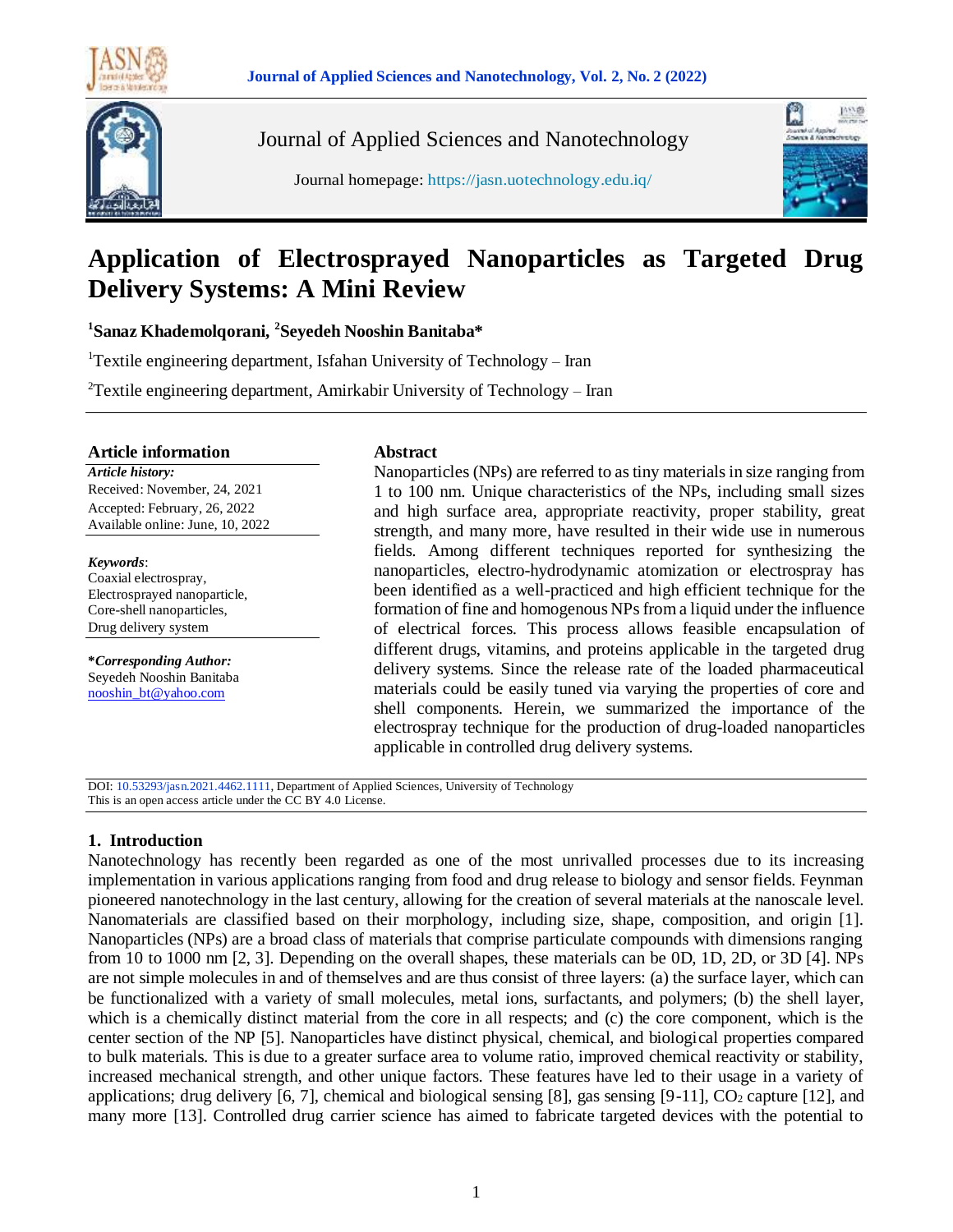release pharmacological agents, vitamins, proteins, etc., in specific sites and an optimal dosage, which is claimed to be ascertained via the usage of NPs. Depending on their inherent characteristics, NPs are classified into spherical, cylindrical, tubular, conical, hollow core, spiral, flat, and so on. In addition, some nanoparticles are either crystalline or amorphous, with single or multi-crystal solids that can agglomerate. Carbon, metal, ceramics, semiconductor, polymeric, and liquid-based NPs are some of the most well-known types of NPs based on physical and chemical characteristics. Bottom-up and top-down methods are two main classes of synthesis routes toward NP formation [14]. Bottom-up manufacturing involves assembling atoms or molecular components, as opposed to top-down production, which entails etching smaller and smaller shapes from bulk material. These approaches are further subdivided depending on the operation, response condition, and procedures. Optical lithography, E-beam lithography, scanning probe lithography, atomic layer deposition, sol-gel nanofabrication, molecular selfassembly, vapor-phase deposition, mechanical attrition, and specifically electro-hydrodynamic atomization or electrospray are some of the methods used to synthesize nanoparticles [15]. According to the statistical analysis in Figure 1, the number of publications involving 'electrospray nanoparticles applied in drug delivery systems has rapidly increased, which indicates that the research on electrospray nanoparticles is in full swing during the past decade. In addition, the application of electrospray nanospheres in drug loading systems has increased from 11 to 25 cases up to 2020, showing growing interest for researchers in using these structures as targeted devices. In the following section, the fabrication of NPs through the electrospray technique and their applications in the targeted drug delivery systems are explained.





publications per year from Web of Science on nanostructures and electrospray nanoparticles applied in drug delivery systems. Data accessed on 20 November 2021.

#### **2. Electrosprayed Core-shell Nanoparticles as Controlled Drug Delivery Systems**

Electrospray technology is extensively applied in food industries, medication delivery and carrier systems, coating and coloring applications, biology and tissue engineering, and sensor or catalyst modifications. Monoaxial electrohydrodynamic atomization is a process by which a high voltage, generally in the kilovolt range, causes very small liquid droplets from bulk liquid [16]. During electrospray, the electrical forces overcome the surface tension of the liquid under the influence of an external electric field. This phenomenon has been effectively used to fabricate a diverse range of polymeric and composite particles with controlled size, shape, and morphology from a dilute solution of polymer composites in organic solvents [17]. As an electrospray setup, a high voltage power source, a syringe pump, a syringe capped by a metallic needle with a specified diameter, and a collector are assembled [16]. Overall, the electric forces result in the naturally spherical meniscus deforming into a conical shape known as the Taylor cone, formed by surface tension equilibrium and electrical and gravitational forces.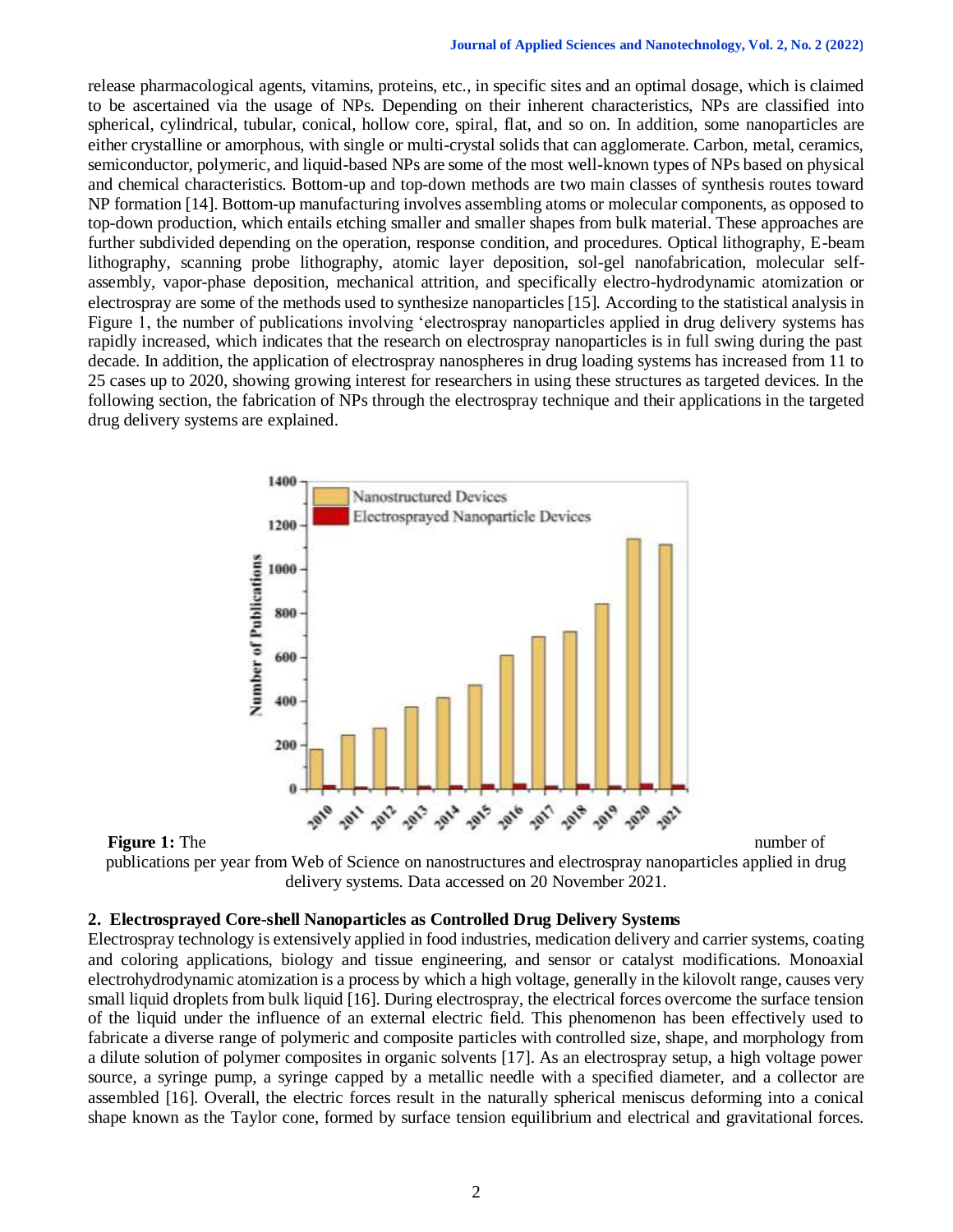When the accumulated charge at the apex of this cone generates an electric field strong enough to overcome the liquid's surface tension, a thin liquid jet erupts from the tip, removing the excess charge. Accordingly, the electrically charged jet disrupts into droplets due to the electrical repulsion of charges placed on its surface. The droplet formation process can be pulsing or continuous, depending on the physical properties of the liquid, the flow velocity, and the magnitude and polarity of the nozzle's high potential. A constant flow rate is required to sustain the liquid flow from this meniscus. The sizes of particles and their distribution are influenced by the applied voltage, solution concentration, flow rate, and syringe needle diameter, along with material characteristics [15]. Besides numerous reported applications for the monoaxial electrosprayed NPs, the fabrication of core-shell NPs has received wide attention for targeted drug delivery systems. Core-shell structures allow encapsulation of different vitamins, drugs, etc., in a polymeric shell component. In this procedure, a coaxial syringe needle is commonly applied to generate both core and shell phases. The components are fed into the syringe needle by using two feeding pumps. Typically, the shell part contains a spinnable material, while the core component comprises the non-spinnable one [18]. A coaxial electrospray setup is illustrated in Figure 2.



**Figure 2:** Schematic illustration of (a) various nanosphere structures produced by electrospray technique and (b) electrospray set up for fabrication of core-shell particles.

Since the invention of medicine, a broad scope of drugs has been applied against various diseases. Solutions, mixtures, powders, and pills are conventional drug delivery systems. In these cases, the drug level rises to its maximum after each dose and gradually falls below the effective level. This necessitates the administration of multiple dosages of the drug to maintain an adequate average level. Meanwhile, delivering precise concentrations of essential agents at the right location has remained a significant challenge. In recent decades, targeted drug delivery systems have been extensively reported to address this critical issue by controlling the therapeutic agent release. Such devices can reduce toxicity, enhance the therapeutic effects on the body, inhibit unpleasant usage of drugs, and increase patient convenience. Encapsulation of drugs in polymers and applying their mixtures have been numerously reported to approach targeted drug release. In these polymer-based systems, the physical properties of inner and outer components influence the release rate. Nano-sized polymeric materials are a great candidate for encapsulation or conjunction with different drugs. This capability has resulted from high surface area to volume, tiny pores, and appropriate porous structure. Unique features of the nano-sized polymers provide a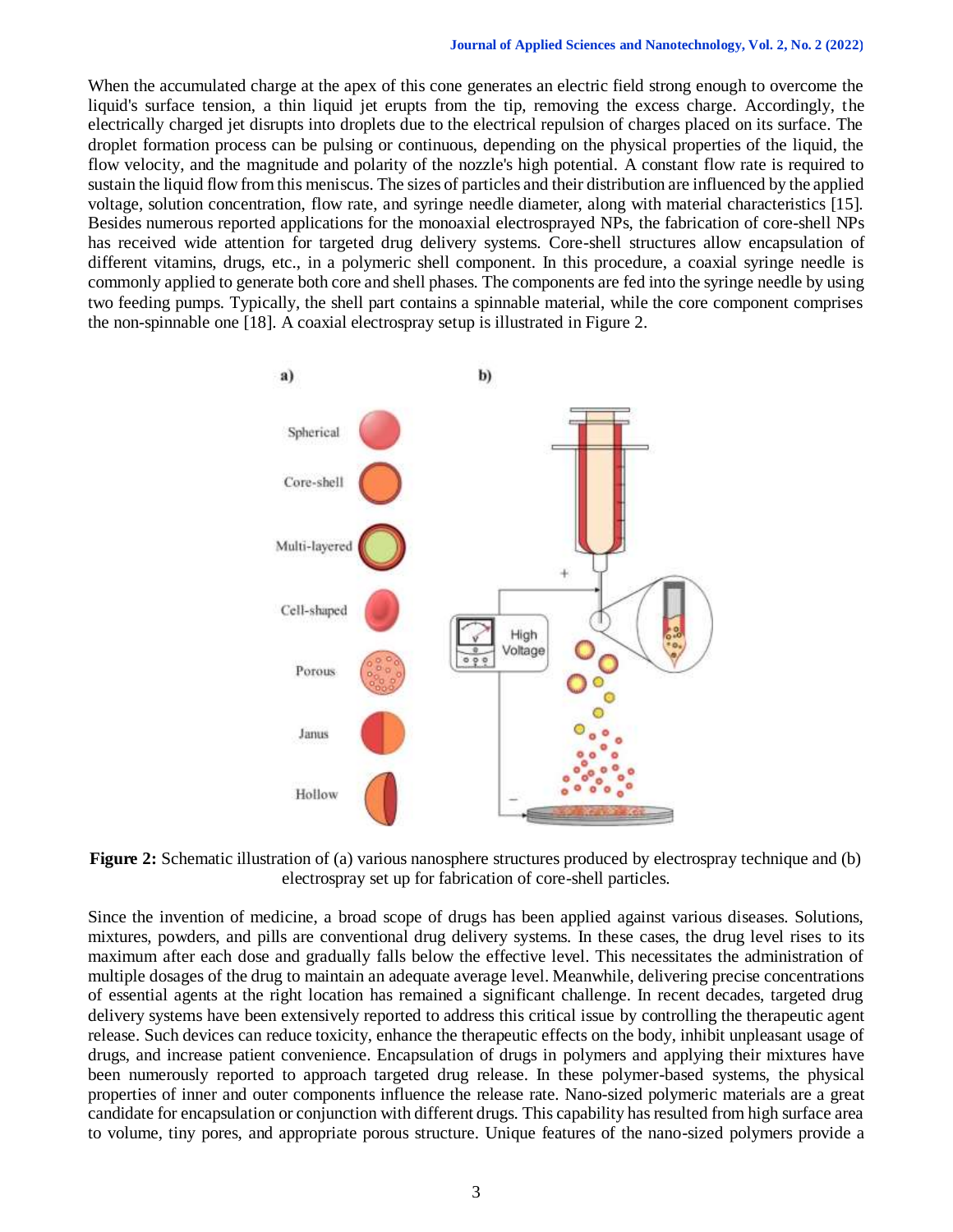large capacity for drug loading and surface functionalization [19, 20]. In 2002, Kenawy [21] introduced electrospun tetracycline hydrochloride fibers as a highly potential targeted drug delivery system. Since then, numerous loaded electrospun fibers by vitamins, antibiotics, therapeutics, etc., have been introduced. Whereas nanoparticles, nanospheres with small sizes, can easily move in the body than the bigger materials [21, 22]. Three main strategies have been reported to fabricate electrosprayed nanoparticles for targeted drug release. In the first method, a homogenous matrix is fabricated through uniform dispersion of loading components throughout the electrosprayed nanoparticles. This procedure reveals a high encapsulation capacity and a prolonged drug release [19, 20]. In the next process, loading materials cover the nanoparticles and form the shell part leading to a fast drug release [19, 20]. Meanwhile, the third procedure is linked with the loading material in the core section covered by the polymeric shell component. Drug release in this strategy is governed by Fick's law and depends on the core component's physicochemical properties and the thickness and density of the shell part. In addition, Fick's law provides the possibility to describe the solute transport from a polymeric matrix [20, 22]. As for the polymer content, both synthetic and natural-based polymers and their mixtures have been utilized. Extracted polymers from natural resources, such as chitosan, alginate, albumin, and gelatin could offer a quick release rate Meanwhile, biocompatible synthetic polymers, including polylactic acid (PLA), polycaprolactone (PCL), polyglycolic acid (PGA), etc., have revealed less release rate than the natural-based ones [19, 20, 22]. Among the various reported fabrication methods for drug-loaded electrosprayed nanoparticles, core-shell ones containing drugs in the core components have been identified as the most beneficial targeted drug release structures. As an example, Kawakami et al. [23] used a coaxial electrospray apparatus to encapsulate a poorly soluble Fenofiberate (FEN) drug in a poly (methacrylic acid-co-methyl methacrylate) shell. They applied poly (vinyl pyrrolidone) to disperse FEN particles in the core component. This method synthesized a uniform distribution of FEN particles in the core part. In addition, the bioavailability of the FEN drug was enhanced via encapsulation. In another attempt, Curcumin (diferuloylmethane, 1,7-bis(4-hydroxy-3-methoxyphenyl)-1,6-heptadiene-3,5-dione) was loaded in the core component of PLGA electrosprayed nanoparticles with particle diameters ranging from  $1.87$  to  $2.25 \mu m$ . The particle size was claimed to be a tunable parameter by varying the applied electric voltage and feeding rate. However, Curcumin is an unstable material in light and has poor in vivo bioavailability conditions. Meanwhile, these two issues were addressed via encapsulating this material in core-shell structures fabricated through a coaxial electrospray system [24]. Yao et al. [25] utilized a three coaxial needle to produce multilayer microspheres and evaluated the effect of the intermediate layer on the resulting particles. Based on the obtained results, using the PCL/HAc and ethyl cellulose/HAc could lead to the fabrication of homogenous microspheres due to the formation of a stable jet during the electrospray procedure. Some similar attempts regarding encapsulation of drugs in the electrosprayed nanoparticles are summarized in Table 1.

| Core                                                                 | Shell                     | Particle<br>Size (nm)        | Therapeutic<br>Area      | Electrospray<br>Condition                                                                              | Ref.              |
|----------------------------------------------------------------------|---------------------------|------------------------------|--------------------------|--------------------------------------------------------------------------------------------------------|-------------------|
| Gem in chitosan                                                      | Folic Acid in<br>chitosan | 200-300                      | <b>Blood Circulation</b> | Shell Flow Rate: 0.4<br>mL/h, Core Flow<br>Rate: $0.1$ mL/h,<br>Distance: 15 cm, and<br>Voltage: 10 kV | Xu et al. $[26]$  |
| <b>Rhodamine B or Naproxen</b><br>on PCL/PLGA and<br><b>PVP/PLGA</b> | PLGA                      | $394 \pm 35$<br>$606 \pm 39$ |                          | Shell Flow Rate: 0.8<br>mL/h, Core Flow<br>Rate: $0.2$ mL/h,<br>Distance: 9 cm, and<br>Voltage: 16 kV  | Cao et al. $[27]$ |
| Doxorubicine/PVA                                                     | Silk                      | 984                          | Cancer                   | Shell Flow Rate: 0.2<br>mL/h, Core Flow<br>Rate: $0.8$ mL/h,<br>Distance: 9 cm,<br>Voltage: 16 kV      | Cao et al. $[18]$ |

**Table 1:** Electrosprayed core-shell structures loaded by various materials applicable as targeted drug release systems.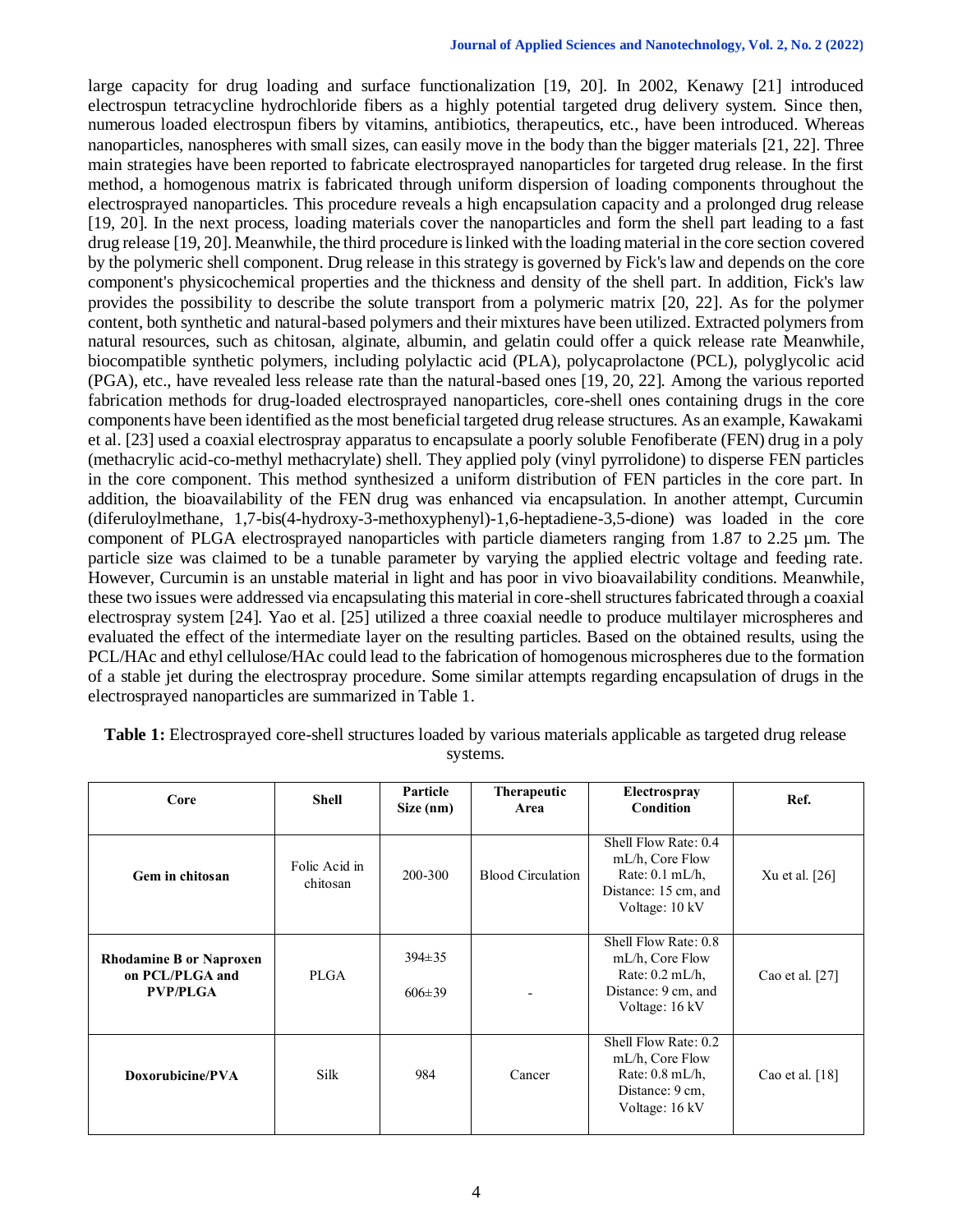# **Cont'd Table1.**

| Tamoxifen citrate (TC) and<br>polyvinylpyrrolidone (PVP) | Shellac                              | $740\pm70$          | <b>Breast Cancer</b>               | Shell Flow Rate: 0.2<br>mL/h, Core Flow<br>Rate: 0.8 mL/h,<br>Distance: 15 cm,<br>Voltage: 21 kV              | Wang et al. [28]              |
|----------------------------------------------------------|--------------------------------------|---------------------|------------------------------------|---------------------------------------------------------------------------------------------------------------|-------------------------------|
| PCL                                                      | <b>PEG</b>                           | less than 100<br>nm |                                    | Shell Flow Rate: 1.0<br>mL/h, Core Flow<br>Rate: $0.3$ mL/h,<br>Distance: 20 cm, and<br>Voltage: 20 kV        | Chen et al. [29]              |
| <b>Acetyl Curcumin</b>                                   | <b>PLGA</b>                          | $350 \pm 50$        | Human Cervical<br>Cancer Cell Line | Flow Rate: 0.6 mL/h,<br>Distance: 10 µm, and<br>Voltage: 15 kV                                                | Reddy et al. [30]             |
| <b>Berberine</b>                                         | <b>PLA</b>                           |                     | Anticancer Drug                    |                                                                                                               | Ghaffarzadegan et<br>al. [31] |
| <b>Cellulose Nanocrystalline</b>                         | alginate                             | 200-500             | Orchestrating<br>Wound Healing     | Flow Rate: 25 mL/h,<br>Distance: 10 µm, and<br>Voltage: 9 kV                                                  | Chen et al. $[32]$            |
| Natamycin/ Clotrimazole on<br>chitosan                   | <b>PLGA</b>                          | $406 \pm 8$         | Fungal Keratitis                   | Shell Flow Rate: 0.5<br>mL/min, Core Flow<br>Rate: $0.25$ mL/min.<br>Distance: 10 cm, and<br>Voltage: 9.45 kV | Cui et al. $[33]$             |
| Imatinib/PLGA                                            | Paclitaxel/<br>Sodium<br>hyaluronate | $14.65 \times 10^3$ | Cervical Cancer                    | Shell Flow Rate: 2<br>mL/min, Core Flow<br>Rate: 1 mL/min.<br>Distance: 15 cm, and<br>Voltage: 17 kV          | Liu et al. $[34]$             |

# **3. Conclusions**

This paper explains the application of electrosprayed nanoparticles in targeted drug delivery systems. Electrospray is a well-known procedure for the preparation of drug-loaded nanospheres with mono/multi-layered structures. Single-step fabrication of nano and micro-sized particles, control of particle morphology, and efficient substance loading are beneficial characteristics of the electrospray method. NP structures incorporated with pharmacological substances could sustain drug release at localized sites, reduce the unwanted release, decrease the side chemical reactions, decline the essential dosage of the drug, and increase the drug performance such as bioavailability and solubility. Meanwhile, particle fabrication with a narrow size distribution, particle agglomeration, and low production rate are still the main challenges facing the electrospray procedure, which should be addressed in the future

## **Conflict of Interest**

The authors declare that they have no conflict of interest.

## **References**

[1] S. Khademolqorani, H. Tavanai, I. S. Chronakis, A. Boisen, and F. Ajalloueian, "The determinant role of fabrication technique in final characteristics of scaffolds for tissue engineering applications: A focus on silk fibroin-based scaffolds," *Materials Science and Engineering: C*, vol. 122, p. 111867, 2021.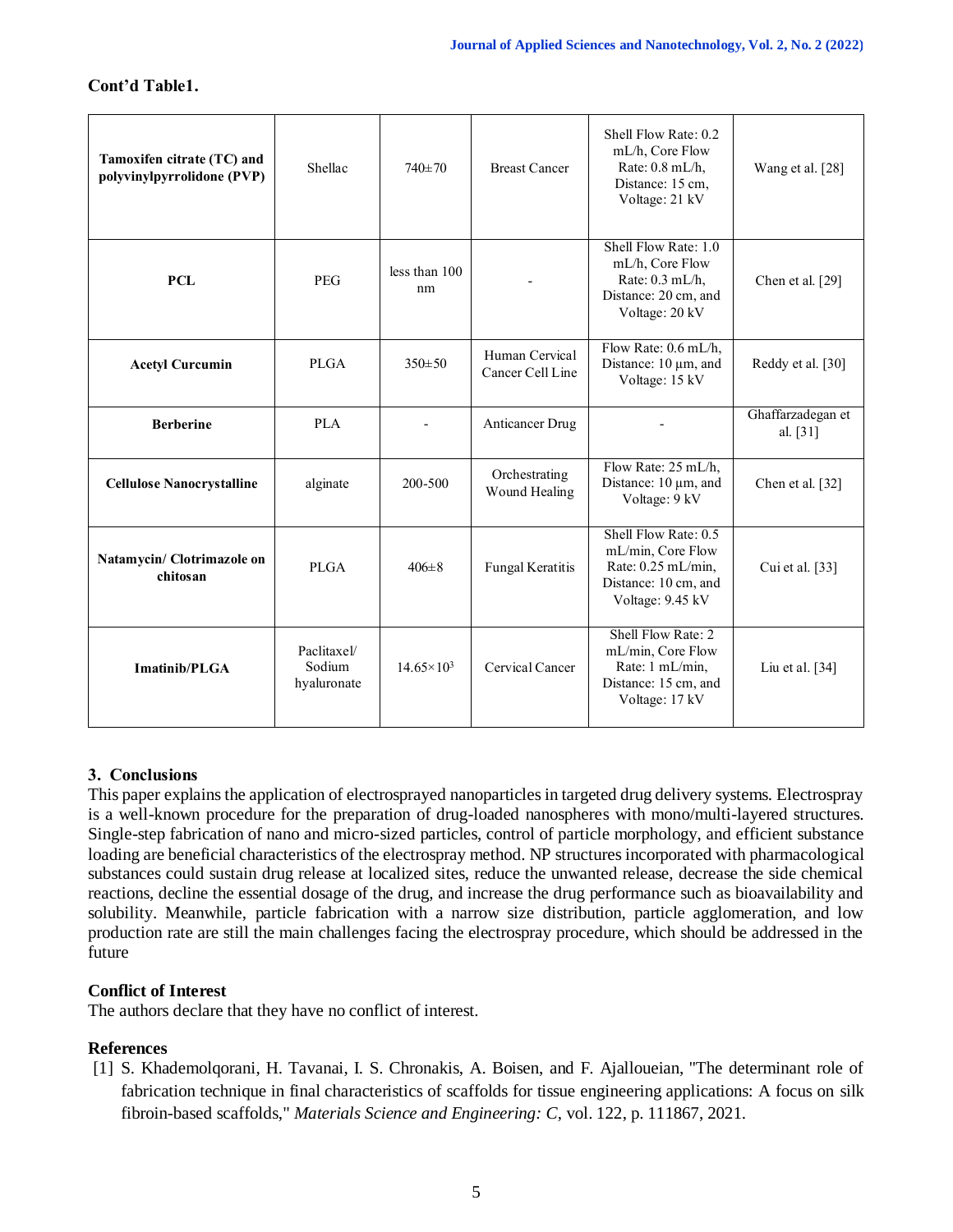- [2] A. J. Haider, R. H. Al– Anbari, G. R. Kadhim, and C. T. Salame, "Exploring potential Environmental applications of TiO2 Nanoparticles," *Energy Procedia*, vol. 119, pp. 332-345, 2017.
- [3] A. R. Jabur, "Antibacterial activity and heavy metal removal efficiency of electrospun medium molecular weight chitosan/nylon-6 nanofibre membranes," *Biomedical Materials*, vol. 13, p. 015010, 2017.
- [4] J. N. Tiwari, R. N. Tiwari, and K. S. Kim, "Zero-dimensional, one-dimensional, two-dimensional and threedimensional nanostructured materials for advanced electrochemical energy devices," *Progress in Materials Science*, vol. 57, pp. 724-803, 2012.
- [5] Z. A. Husain, A. A. Majeed, R. T. Rasheed, H. S. Mansoor, and N. N. Hussein, "Antibacterial activity of In2O3 nanopowders prepared by hydrothermal method," *Materials Today: Proceedings*, vol. 42, pp. 1816- 1821, 2021.
- [6] R. Jabbar and N. N. Hussein, "Evaluation The Antibacterial Activity of Biosynthesis Silver Nanoparticles by Lactobacillus Gasseri Bacteria," *Journal of Applied Sciences and Nanotechnology*, vol. 1, pp. 86-95, 2021.
- [7] A. S. Jawad, Q. N. O. Thewaini, and S. Al-Musawi, "Cytotoxicity Effect and Antibacterial Activity of Al2O3 Nanoparticles Activity against Streptococcus Pyogenes and Proteus Vulgaris," *Journal of Applied Sciences and Nanotechnology*, vol. 1, 2021.
- [8] S. El Barrak, A. El Gonnouni, S. Serrano, A. Puliafito, and A. Lyhyaoui, "GSM-RF Channel Characterization Using a Wideband Subspace Sensing Mechanism for Cognitive Radio Networks," *Wireless Communications and Mobile Computing*, vol. 2018, 2018.
- [9] M. Mansha, A. Qurashi, N. Ullah, F. O. Bakare, I. Khan, and Z. H. Yamani, "Synthesis of In2O3/graphene heterostructure and their hydrogen gas sensing properties," *Ceramics International*, vol. 42, pp. 11490-11495, 2016.
- [10] M. K. Rawal, M. F. Khan, K. Kapoor, N. Goyal, S. Sen, A. K. Saxena, et al., "Insight into pleiotropic drug resistance ATP-binding cassette pump drug transport through mutagenesis of Cdr1p transmembrane domains," *Journal of Biological Chemistry*, vol. 288, pp. 24480-24493, 2013.
- [11] M. S. Ullah and U. T. Lim, "Synergism of Beauveria bassiana and Phytoseiulus persimilis in control of Tetranychus urticae on bean plants," *Systematic and Applied Acarology*, vol. 22, pp. 1924-1935, 2017.
- [12] P. Ramacharyulu, R. Muhammad, J. P. Kumar, G. Prasad, and P. Mohanty, "Iron phthalocyanine modified mesoporous titania nanoparticles for photocatalytic activity and CO2 capture applications," *Physical Chemistry Chemical Physics*, vol. 17, pp. 26456-26462, 2015.
- [13] M. Shaalan, M. Saleh, M. El-Mahdy, and M. El-Matbouli, "Recent progress in applications of nanoparticles in fish medicine: a review," *Nanomedicine: Nanotechnology, Biology and Medicine*, vol. 12, pp. 701-710, 2016.
- [14] Y. Wang and Y. Xia, "Bottom-up and top-down approaches to the synthesis of monodispersed spherical colloids of low melting-point metals," *Nano letters*, vol. 4, pp. 2047-2050, 2004.
- [15] S. Khademolqorani, A. Zeinal Hamadani, and H. Tavanai, "Response Surface Modelling of Electrosprayed Polyacrylonitrile Nanoparticle Size," *Journal of Nanoparticles*, vol. 2014, 2014.
- [16] J. Xie, J. Jiang, P. Davoodi, M. P. Srinivasan, and C.-H. Wang, "Electrohydrodynamic atomization: A twodecade effort to produce and process micro-/nanoparticulate materials," *Chemical engineering science*, vol. 125, pp. 32-57, 2015.
- [17] C. Fraisier, R. Rodrigues, V. V. Hai, M. Belghazi, S. Bourdon, G. Paranhos-Baccala, et al., "Hepatocyte pathway alterations in response to in vitro Crimean Congo hemorrhagic fever virus infection," *Virus research*, vol. 179, pp. 187-203, 2014.
- [18] Y. Cao, F. Liu, Y. Chen, T. Yu, D. Lou, Y. Guo, et al., "Drug release from core-shell PVA/silk fibroin nanoparticles fabricated by one-step electrospraying," *Scientific reports*, vol. 7, pp. 1-9, 2017.
- [19] F. Amini, D. Semnani, S. Karbasi, and S. N. Banitaba, "A novel bilayer drug-loaded wound dressing of PVDF and PHB/Chitosan nanofibers applicable for post-surgical ulcers," *International Journal of Polymeric Materials and Polymeric Biomaterials*, vol. 68, pp. 772-777, 2019.